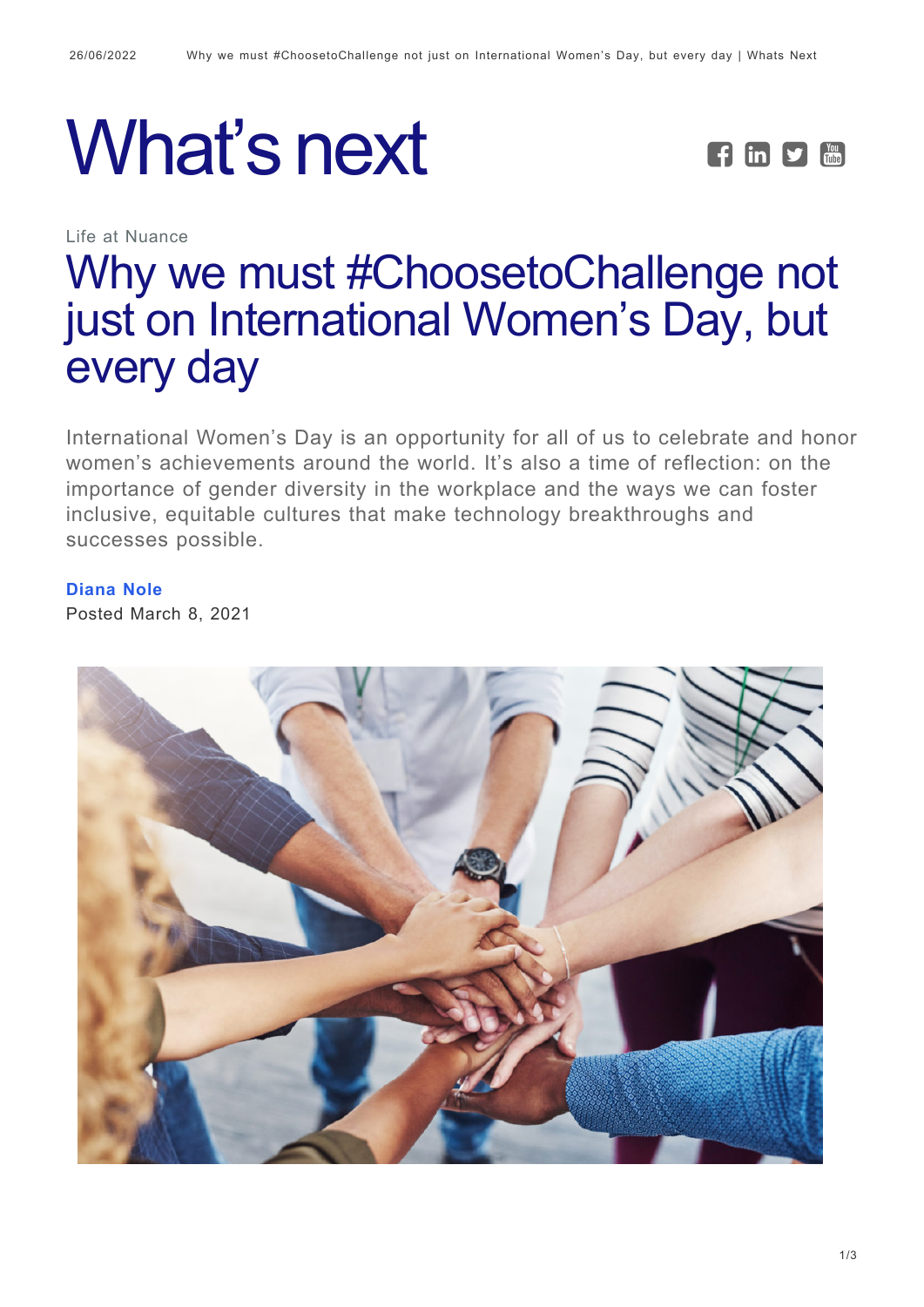Women's participation in the workforce pushes the economy forward; diversity in the workplace [drives innovation,](https://hbr.org/2013/12/how-diversity-can-drive-innovation) critical thinking, and problem solving in powerful, irreplaceable ways.

Now consider this: a recent [report](https://womenintheworkplace.com/) from McKinsey and LeanIn.org revealed that 3 million women have left the labor force in the last year, and [estimates](https://www.mckinsey.com/featured-insights/future-of-work/covid-19-and-gender-equality-countering-the-regressive-effects) that global economic growth could decrease by \$1 trillion by 2030 if we don't invest in gender equality now. McKinsey also projects that taking action on this disparity *now* could [add \\$13 trillion](https://www.mckinsey.com/featured-insights/future-of-work/covid-19-and-gender-equality-countering-the-regressive-effects) to global GDP by the end of this decade.

As I reflect on the theme of this year's [International Women's Day](https://www.internationalwomensday.com/) – #ChooseToChallenge – I think about the importance of seeking and providing opportunities for growth and leadership among the people I work with. To me, #ChooseToChallenge not only means being continuously mindful of the need to speak up and take action for gender equality, but it also means actively cultivating that shared mindset and expectation of equal opportunity. We must lift each other up, celebrate our achievements, [create](https://www.internationalwomensday.com/Mission/Work) inclusive workplaces, and raise awareness for both conscious and unconscious bias. We must #ChoosetoChallenge ourselves and others to take action on gender equality, not just on International Women's Day, but every day.

We ultimately can't build technology for all people without the differing perspectives and experiences informing the development, implementation, and utilization of those platforms. Teams that are made up of individuals with diverse skillsets, and varying viewpoints deliver the best solutions that, in turn, drive the greatest outcomes. Representation matters. It's incumbent upon every organization to take action for equality today.

We at Nuance have [committed](https://www.nuance.com/content/dam/nuance/en_us/collateral/corporate/reports/rpt-nuance-ESG-report-2020-en-us.pdf) to actively supporting [diversity](https://whatsnext.nuance.com/life-at-nuance/a-culture-of-diversity-where-everyone-feels-welcome-heard-and-valued/) and equal opportunities for all, from our board and senior executives to our entry level staff.

I #ChoosetoChallenge my colleagues across the tech and healthcare industry to do the same and create the change we need for a brighter tomorrow.

*Patients Front and Center is a blog series by Diana Nole, Executive Vice President & General Manager of Nuance's Healthcare division. Today, patients are the most underutilized resource in healthcare, and they want to be fully engaged in their health and care. Patients want more time, more empathy, more context, and more personalized care. When we apply AI and technology to reduce clinicians' administrative tasks, doctors and nurses can give more to their patients – keeping the patient front and center – to improve experiences, outcomes, and lives.*

**Tags:** [International Women's Day](https://whatsnext.nuance.com/tag/international-womens-day/)